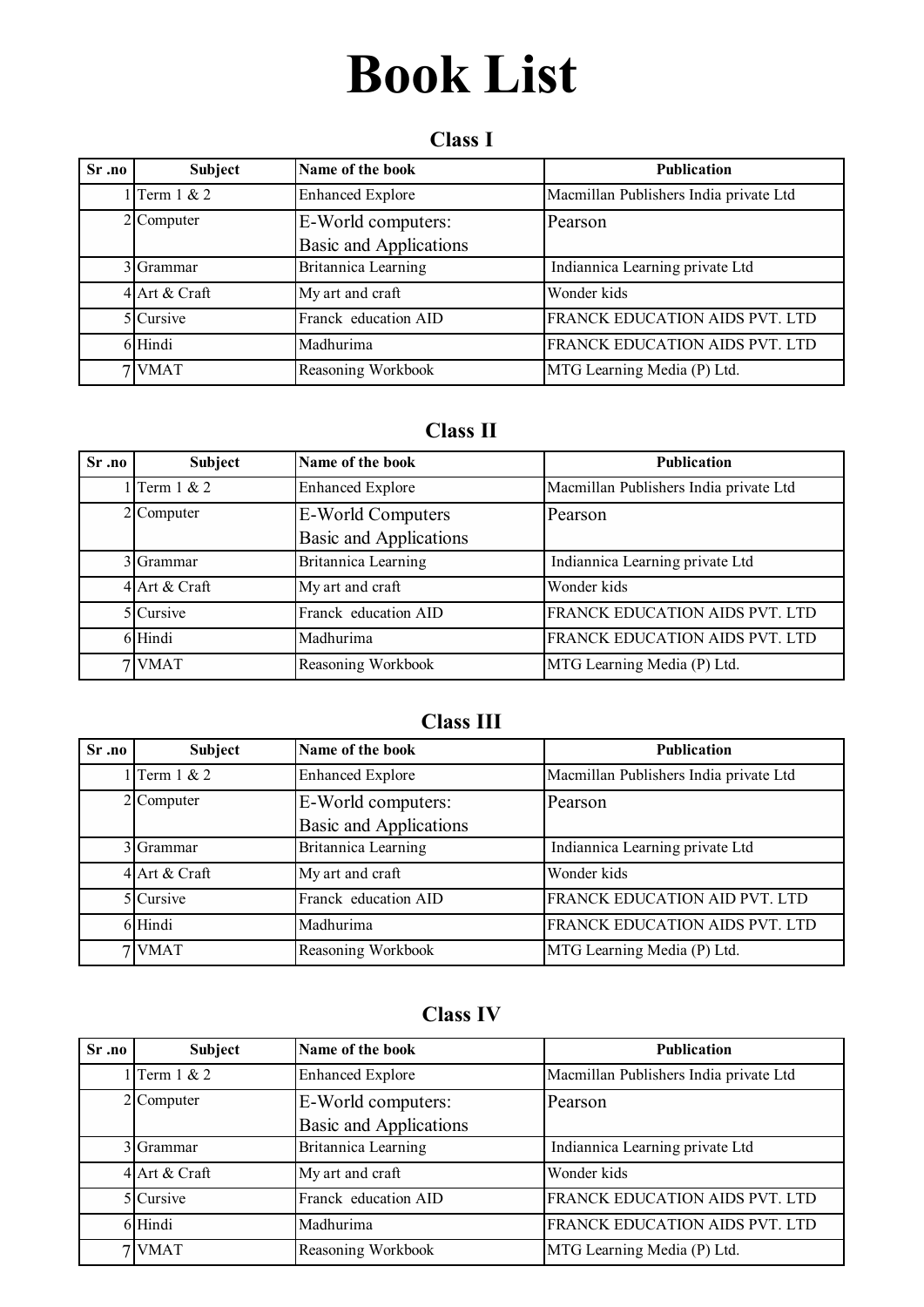**CLASS V**

| S.N            | <b>SUBJECT</b>         | <b>NAME OF THE BOOK</b>        | <b>PABLICATION</b> |
|----------------|------------------------|--------------------------------|--------------------|
| 1              | <b>ENGLISH</b>         | <b>MARIGOLD</b>                | <b>NCERT</b>       |
| $\overline{2}$ | EVS                    | <b>LOOKING ARROUND</b>         | <b>NCERT</b>       |
|                |                        | <b>PRIVATE</b>                 |                    |
| 3              | <b>HINDI</b>           | <b>PARIVESH</b>                | <b>VIVA</b>        |
| 4              | <b>MTG</b>             | <b>REASONING WORKBOOK</b>      | <b>MTG</b>         |
| 5              | <b>ENGLISH GRAMMER</b> | N.K AGRAWAL PART-5             | GOYAL              |
| 6              | <b>MATHS</b>           | <b>MATHS WIZ</b>               | GOYAL              |
| $\overline{7}$ | <b>COMPUTER</b>        | E-WORLD                        | <b>PEARSON</b>     |
|                |                        | <b>CLASS VI</b>                |                    |
| S.N            | <b>SUBJECT</b>         | NAME OF THE BOOK               | <b>PABLICATION</b> |
| $\mathbf{1}$   | <b>HINDI</b>           | <b>VASANT BHAG 1</b>           | <b>NCERT</b>       |
| $\overline{2}$ | <b>ENGLISH</b>         | <b>HONEY SUCKLE</b>            | <b>NCERT</b>       |
| 3              | <b>ENGLISH</b>         | A PECT WITH THE SUN            | <b>NCERT</b>       |
| 4              | <b>SCIENCE</b>         | <b>SCIENCE</b>                 | <b>NCERT</b>       |
| 5              | SO. SCIENCE            | <b>OUR PAST HISTORY PART-1</b> | <b>NCERT</b>       |
| 6              | SO. SCIENCE            | POLITCAL LIFE                  | <b>NCERT</b>       |
| $\overline{7}$ | SO. SCIENCE            | THE ARTH OF HABBITE            | <b>NCERT</b>       |
| 8              | <b>MATHS</b>           | <b>MATHS</b>                   | <b>NCERT</b>       |
| 9              | SANSKARIT              | RUCHIRA BHAG 1                 | <b>NCERT</b>       |
|                |                        | <b>PRIVATE</b>                 |                    |
| $\mathbf{1}$   | <b>HINDI</b>           | <b>SUGAM HINDI VYAKARAN</b>    | CORDOVA            |
| 2              | <b>ENGLISH</b>         | N.K AGRAWAL JUNIOR             | GOYAL              |
| 3              | <b>MATHS</b>           | <b>RD SHARMA</b>               | <b>DHANPATRAI</b>  |
| 4              | <b>COMPUTER</b>        | E WORLD                        | <b>CORDOVA</b>     |
| 5              | <b>MTG</b>             | <b>REASONING WORKBOOK</b>      | <b>MTG</b>         |
| 6              | <b>SCIENCE</b>         | <b>SCIENCE S CHAND</b>         | S CHAND            |
|                |                        | <b>CLASS VII</b>               |                    |
| S.N            | <b>SUBJECT</b>         | <b>NAME OF THE BOOK</b>        | <b>PABLICATION</b> |
| 1              | <b>HINDI</b>           | <b>VASANT BHAG 2</b>           | <b>NCERT</b>       |
| $\overline{2}$ | ENGLISH                | <b>HONEY COMB</b>              | <b>NCERT</b>       |
| 3              | <b>ENGLISH</b>         | AN ALIAN HAND                  | <b>NCERT</b>       |
| 4              | <b>SCIENCE</b>         | <b>SCIENCE</b>                 | <b>NCERT</b>       |
| 5              | SO. SCIENCE            | <b>OUR PAST HISTORY PART-1</b> | <b>NCERT</b>       |
| 6              | SO. SCIENCE            | POLITCAL LIFE                  | <b>NCERT</b>       |
| $\overline{7}$ | SO. SCIENCE            | THE ARTH OF HABBITE            | <b>NCERT</b>       |
| 8              | <b>MATHS</b>           | <b>MATHS</b>                   | <b>NCERT</b>       |
| 9              | SANSKARIT              | <b>RUCHIRA</b>                 | <b>NCERT</b>       |
|                |                        | <b>PRIVATE</b>                 |                    |
| $\mathbf{1}$   | <b>HINDI</b>           | SUGAM HINDI VYAKARAN           | <b>CORDOVA</b>     |
| $\overline{2}$ | <b>ENGLISH</b>         | N.K AGRAWAL JUNIOR             | <b>GOYAL</b>       |
| 3              | <b>MATHS</b>           | <b>RD SHARMA</b>               | <b>DHANPATRAI</b>  |
| 4              | <b>COMPUTER</b>        | E WORLD                        | <b>CORDOVA</b>     |
| 5              | <b>MTG</b>             | REASONING WORKBOOK             | <b>MTG</b>         |
| 6              | <b>SCIENCE</b>         | <b>SCIENCE S CHAND</b>         | <b>S CHAND</b>     |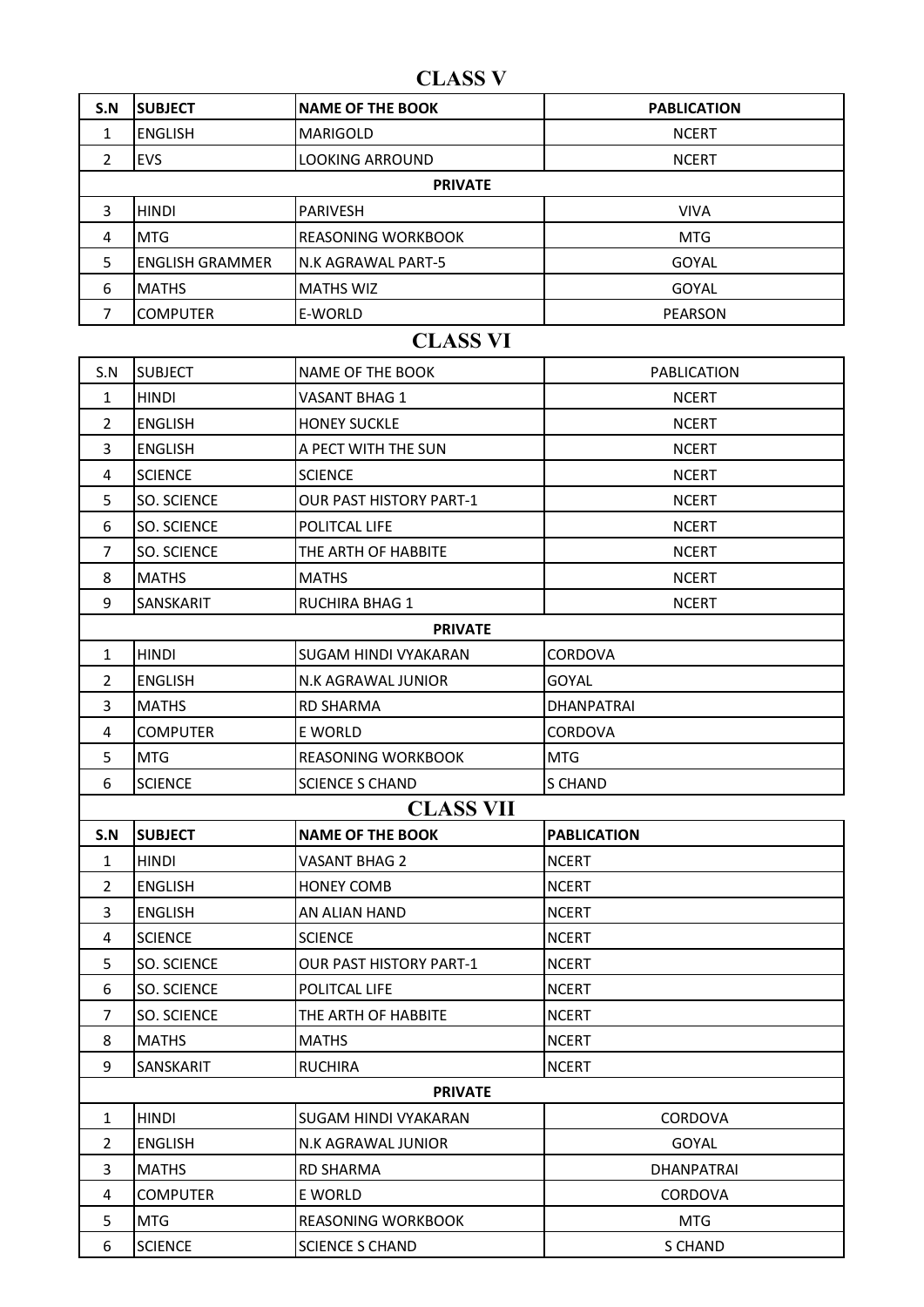**CLASS VIII**

| S.N          | <b>SUBJECT</b>     | <b>NAME OF THE BOOK</b>        | <b>PABLICATION</b> |  |
|--------------|--------------------|--------------------------------|--------------------|--|
| 1            | <b>HINDI</b>       | VASANT BHAG 3                  | <b>NCERT</b>       |  |
| 2            | <b>ENGLISH</b>     | <b>HONEY DEW</b>               | <b>NCERT</b>       |  |
| 3            | <b>ENGLISH</b>     | <b>ITS SO HEPPEND</b>          | <b>NCERT</b>       |  |
| 4            | <b>SCIENCE</b>     | <b>SCIENCE</b>                 | <b>NCERT</b>       |  |
| 5            | SO. SCIENCE        | <b>OUR PAST HISTORY PART-1</b> | <b>NCERT</b>       |  |
| 6            | <b>SO. SCIENCE</b> | POLITCAL LIFE                  | <b>NCERT</b>       |  |
| 7            | <b>SO. SCIENCE</b> | THE ARTH OF HABBITE            | <b>NCERT</b>       |  |
| 8            | <b>MATHS</b>       | <b>MATHS</b>                   | <b>NCERT</b>       |  |
| 9            | <b>SANSKARIT</b>   | <b>RUCHIRA</b>                 | <b>NCERT</b>       |  |
|              | <b>PRIVATE</b>     |                                |                    |  |
| $\mathbf{1}$ | <b>HINDI</b>       | SUGAM HINDI VYAKARAN           | <b>CORDOVA</b>     |  |
| 2            | <b>ENGLISH</b>     | N.K AGRAWAL SENIOR             | GOYAL              |  |
| 3            | <b>MATHS</b>       | <b>RD SHARMA</b>               | <b>DHANPATRAI</b>  |  |
| 4            | <b>COMPUTER</b>    | E WORLD                        | <b>PEARSON</b>     |  |
| 5            | <b>MTG</b>         | <b>REASONING WORKBOOK</b>      | <b>MTG</b>         |  |
| 6            | <b>SCIENCE</b>     | <b>SCIENCE S CHAND</b>         | S CHAND            |  |

#### **Class IX**

| S.N            | <b>BOOK/TYPE</b>  | <b>NAME OF THE BOOK</b>           | <b>PUBLICATION</b> |
|----------------|-------------------|-----------------------------------|--------------------|
| 1              | <b>NCERT BOOK</b> | <b>BOOKS SPARSH 9TH</b>           | <b>NCERT</b>       |
| $\overline{2}$ | <b>NCERT BOOK</b> | <b>BOOKS SANCHAYAN 9TH</b>        | <b>NCERT</b>       |
| 3              | <b>NCERT BOOK</b> | <b>BOOKS SCIENCE 9TH</b>          | <b>NCERT</b>       |
| 4              | <b>NCERT BOOK</b> | <b>BOOKS MATHS 9TH</b>            | <b>NCERT</b>       |
| 5              | <b>NCERT BOOK</b> | <b>BOOKS BEEHIVE 9TH</b>          | <b>NCERT</b>       |
| 6              | <b>NCERT BOOK</b> | <b>BOOKS MOMENTS 9TH</b>          | <b>NCERT</b>       |
| 17             | <b>NCERT BOOK</b> | <b>WORDS OF EXPRESSION PART-1</b> | <b>NCERT</b>       |
| 8              | <b>NCERT BOOK</b> | <b>BOOKS HISTORY</b>              | <b>NCERT</b>       |
| 9              | <b>NCERT BOOK</b> | <b>BOOKS GEOGRAPHY</b>            | <b>NCERT</b>       |
| 10             | <b>NCERT BOOK</b> | <b>BOOKS POLITICAL</b>            | <b>NCERT</b>       |
| 11             | <b>NCERT BOOK</b> | <b>BOOKS ECONOMICS</b>            | <b>NCERT</b>       |

# **Class X**

| S.N            | <b>BOOK/TYPE</b>  | <b>NAME OF THE BOOK</b>           | <b>PUBLICATION</b> |
|----------------|-------------------|-----------------------------------|--------------------|
| 1              | <b>NCERT BOOK</b> | <b>BOOKS SPARSH 10TH</b>          | <b>NCERT</b>       |
| $\overline{2}$ | <b>NCERT BOOK</b> | <b>BOOKS SANCHYAN 10TH</b>        | <b>NCERT</b>       |
| 3              | <b>NCERT BOOK</b> | <b>BOOKS FIRST FLIGHT 10TH</b>    | <b>NCERT</b>       |
| 4              | <b>NCERT BOOK</b> | <b>BOOKS FOOT PRINT W</b>         | <b>NCERT</b>       |
| 5              | <b>NCERT BOOK</b> | <b>WORDS OF EXPRESSION PART-2</b> | <b>NCERT</b>       |
| 6              | <b>NCERT BOOK</b> | <b>BOOKS SCIENCE 10TH</b>         | <b>NCERT</b>       |
| 7              | <b>NCERT BOOK</b> | <b>BOOKS MATHS 10TH</b>           | <b>NCERT</b>       |
| 8              | <b>NCERT BOOK</b> | <b>BOOKS SO.SCIENCE 10TH</b>      | <b>NCERT</b>       |
| 9              | <b>NCERT BOOK</b> | <b>HISTORY</b>                    | <b>NCERT</b>       |
| 10             | <b>NCERT BOOK</b> | <b>GEOGRAPHY</b>                  | <b>NCERT</b>       |
| 11             | <b>NCERT BOOK</b> | POLITICAL                         | <b>NCERT</b>       |
| 12             | <b>NCERT BOOK</b> | <b>ECONOMIC</b>                   | <b>NCERT</b>       |